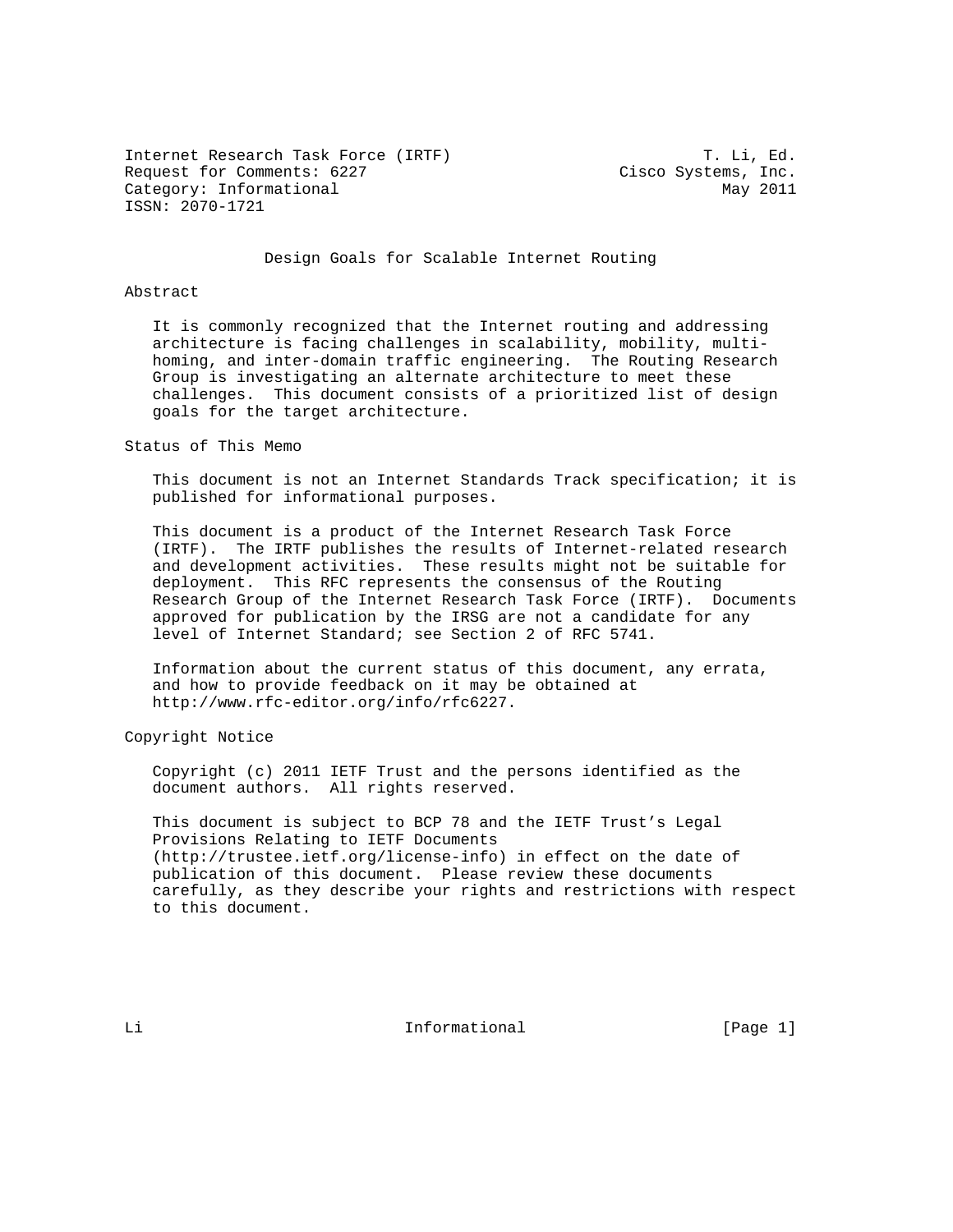# Table of Contents

|  | 2. General Design Goals Collected from the Past 3 |
|--|---------------------------------------------------|
|  | 3. Design Goals for a New Routing Architecture 3  |
|  |                                                   |
|  | 3.2. Scalable Support for Traffic Engineering  4  |
|  | 3.3. Scalable Support for Multi-Homing  4         |
|  | 3.4. Decoupling Location and Identification 4     |
|  |                                                   |
|  |                                                   |
|  |                                                   |
|  |                                                   |
|  |                                                   |
|  |                                                   |
|  |                                                   |
|  |                                                   |
|  |                                                   |
|  |                                                   |
|  |                                                   |
|  |                                                   |

## 1. Introduction

 It is commonly recognized that the Internet routing and addressing architecture is facing challenges in inter-domain scalability, mobility, multi-homing, and inter-domain traffic engineering [RFC4984]. The Routing Research Group (RRG) aims to design an alternate architecture to meet these challenges. This document presents a prioritized list of design goals for the target architecture.

 These goals should be taken as guidelines for the design and evaluation of possible architectural solutions. The expectation is that these goals will be applied with good judgment.

 The goals presented here were initially presented and discussed at the start of the RRG work on a revised routing architecture, and were revisited and finalized after the work on that architecture was complete. As such, this represents both the goals that the RRG started with, and revisions to those goals based on our increased understanding of the space.

Li Li Informational [Page 2]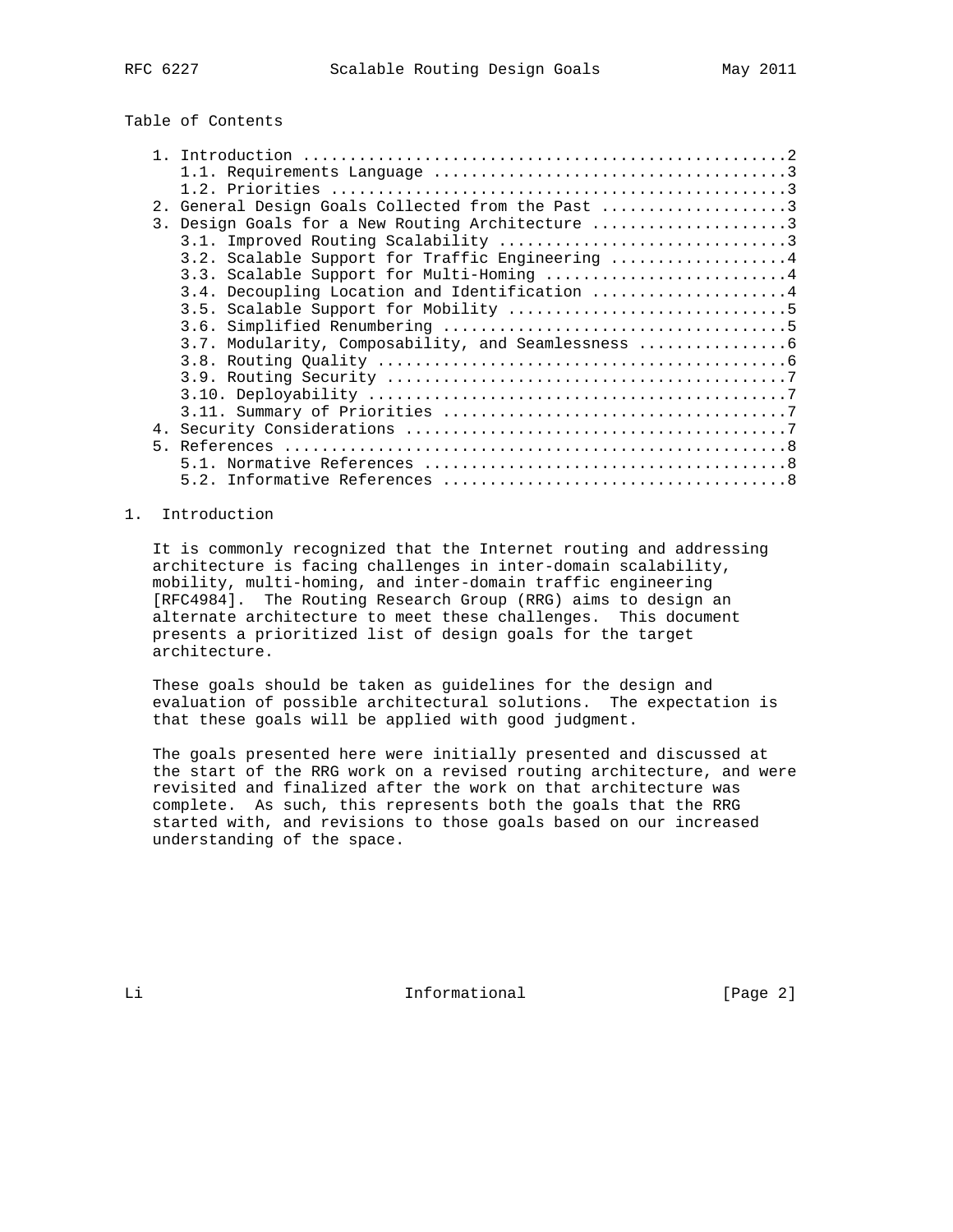#### 1.1. Requirements Language

 The key words "MUST", "MUST NOT", "REQUIRED", "SHALL", "SHALL NOT", "SHOULD", "SHOULD NOT", "RECOMMENDED", "MAY", and "OPTIONAL" in this document are to be interpreted as described in RFC 2119 [RFC2119].

## 1.2. Priorities

 Each design goal in this document has been assigned a priority, which is one of the following: 'required', 'strongly desired', or 'desired'.

Required:

The solution is REQUIRED to support this goal.

Strongly desired:

 The solution SHOULD support this goal, unless there exist compelling reasons showing that it is unachievable, extremely inefficient, or impractical.

 Desired: The solution SHOULD support this goal.

2. General Design Goals Collected from the Past

 [RFC1958] provides a list of the original architectural principles of the Internet. We incorporate them here by reference, as part of our desired design goals.

- 3. Design Goals for a New Routing Architecture
- 3.1. Improved Routing Scalability

 Long experience with inter-domain routing has shown that the global BGP routing table is continuing to grow rapidly [BGPGrowth]. Carrying this large amount of state in the inter-domain routing protocols is expensive and places undue cost burdens on network participants that do not necessarily get value from the increases in the routing table size. Thus, the first required goal is to provide significant improvement to the scalability of the inter-domain routing subsystem. It is strongly desired to make the routing subsystem scale independently from the growth of the Internet user population. If there is a coupling between the size of the user base and the scale of the routing subsystem, then it will be very difficult to retain any semblance of scalability. If a solution includes support for alternative routes to support faster convergence, the alternative routes should also factor into routing subsystem scalability.

Li Informational [Page 3]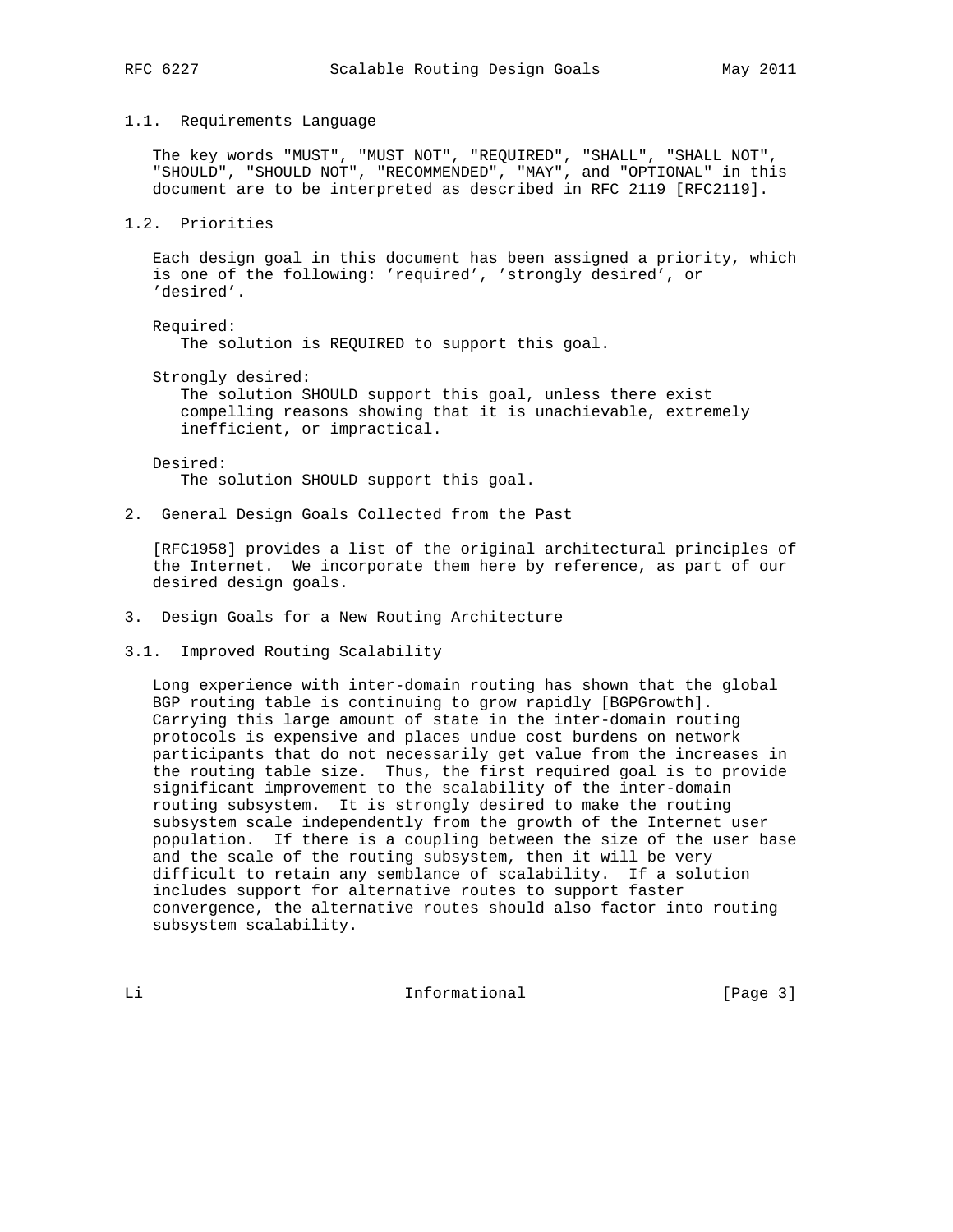# 3.2. Scalable Support for Traffic Engineering

 Traffic engineering is the capability of directing traffic along paths other than those that would be computed by normal IGP/EGP routing. Inter-domain traffic engineering today is frequently accomplished by injecting more-specific prefixes into the global routing table, which results in a negative impact on routing scalability. The additional prefixes injected to enable traffic engineering place an added burden on the scalability of the routing architecture. At the same time, the need for traffic engineering capabilities is essential to network operations. Thus, a scalable solution for inter-domain traffic engineering is strongly desired.

#### 3.3. Scalable Support for Multi-Homing

 Multi-homing is the capability of an organization to be connected to the Internet via more than one other organization. The current mechanism for supporting multi-homing is to let the organization advertise one prefix or multiple prefixes into the global routing system, again resulting in a negative impact on routing scalability. More scalable solutions for multi-homing are strongly desired.

## 3.4. Decoupling Location and Identification

 Numerous sources have noted that an IP address embodies both host attachment point information and identification information [IEN1]. This overloading has caused numerous semantic collisions that have limited the flexibility of the Internet architecture. Therefore, it is desired that a solution separate the host location information namespace from the identification namespace.

 Caution must be taken here to clearly distinguish the decoupling of host location and identification information, and the decoupling of end-site addresses from globally routable prefixes; the latter has been proposed as one of the approaches to a scalable routing architecture. Solutions to both problems, i.e., (1) the decoupling of host location and identification information and (2) a scalable global routing system (whose solution may, or may not, depend on the second decoupling) are required, and it is required that their solutions are compatible with each other.

Li **Informational** [Page 4]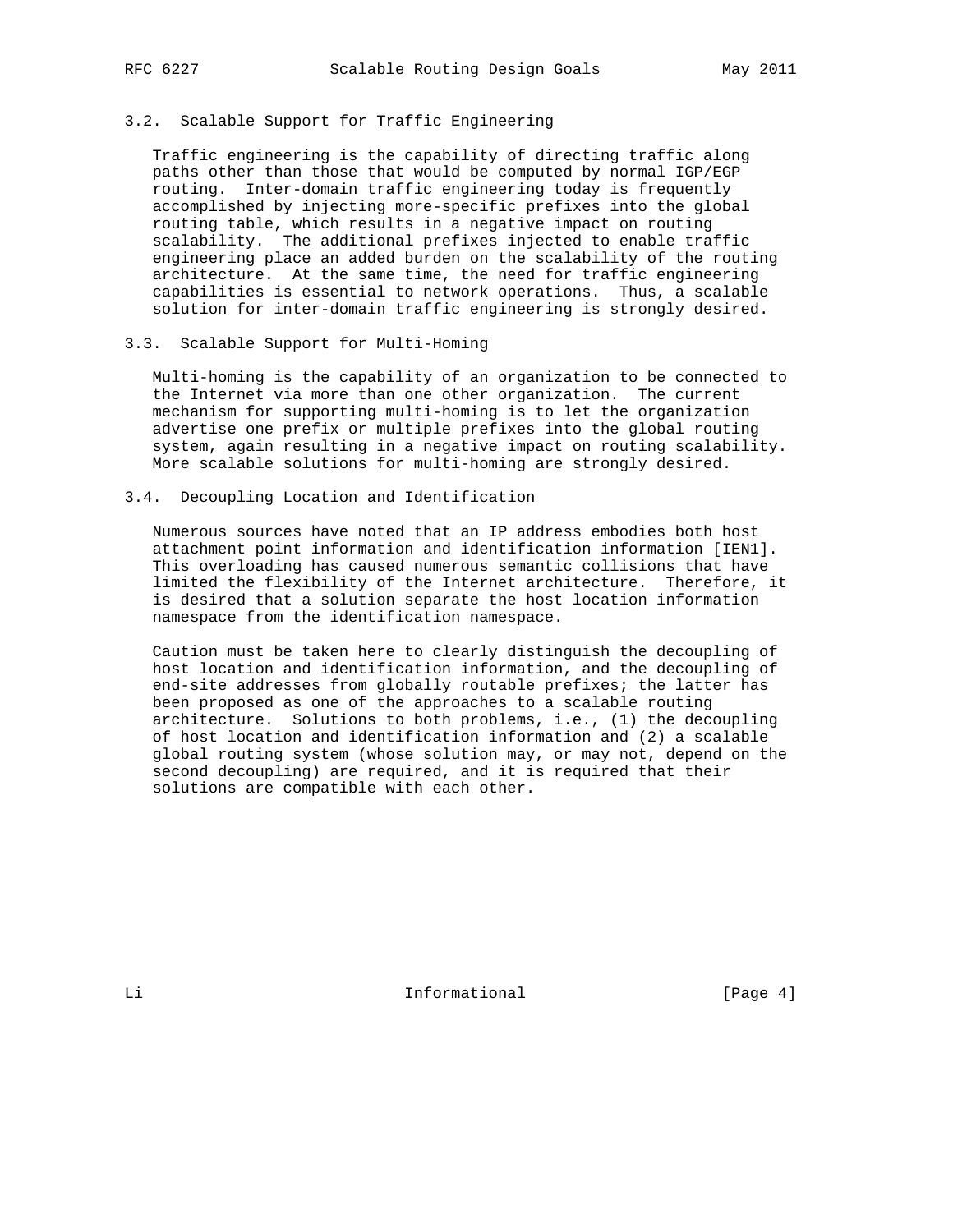#### 3.5. Scalable Support for Mobility

 Mobility is the capability of a host, network, or organization to change its topological connectivity with respect to the remainder of the Internet, while continuing to receive packets from the Internet. Existing mechanisms to provide mobility support include

- 1. renumbering the mobile entity as it changes its topological attachment point(s) to the Internet;
- 2. renumbering and creating a tunnel from the entity's new topological location back to its original location; and
- 3. letting the mobile entity announce its prefixes from its new attachment point(s).

 The first approach alone is considered unsatisfactory, as the change of IP address may break existing transport or higher-level connections for those protocols using IP addresses as identifiers. The second requires the deployment of a 'home agent' to keep track of the mobile entity's current location and adds overhead to the routers involved, as well as adding stretch to the path of an inbound packet. Neither of the first two approaches impacts the routing scalability. The third approach, however, injects dynamic updates into the global routing system as the mobile entity moves. Mechanisms that help to provide more efficient and scalable mobility support are desired, especially when they can be coupled with security -- especially privacy -- and support topological changes at a high rate. Ideally, such mechanisms should completely decouple mobility from routing.

3.6. Simplified Renumbering

 Today, many of the end-sites receive their IP address assignments from their Internet Service Providers (ISPs). When such a site changes providers, for routing to scale, the site must renumber into a new address block assigned by its new ISP. This can be costly, error-prone, and painful [RFC5887]. Automated tools, once developed, are expected to provide significant help in reducing the renumbering pain. It is not expected that renumbering will be wholly automated, as some manual reconfiguration is likely to be necessary for changing the last-mile link. However, the overall cost of renumbering should be drastically lowered.

 In addition to being configured into hosts and routers, where automated renumbering tools can help, IP addresses are also often used for other purposes, such as access control lists. They are also sometimes hard-coded into applications used in environments where failure of the DNS could be catastrophic (e.g., certain remote

Li **Informational** [Page 5]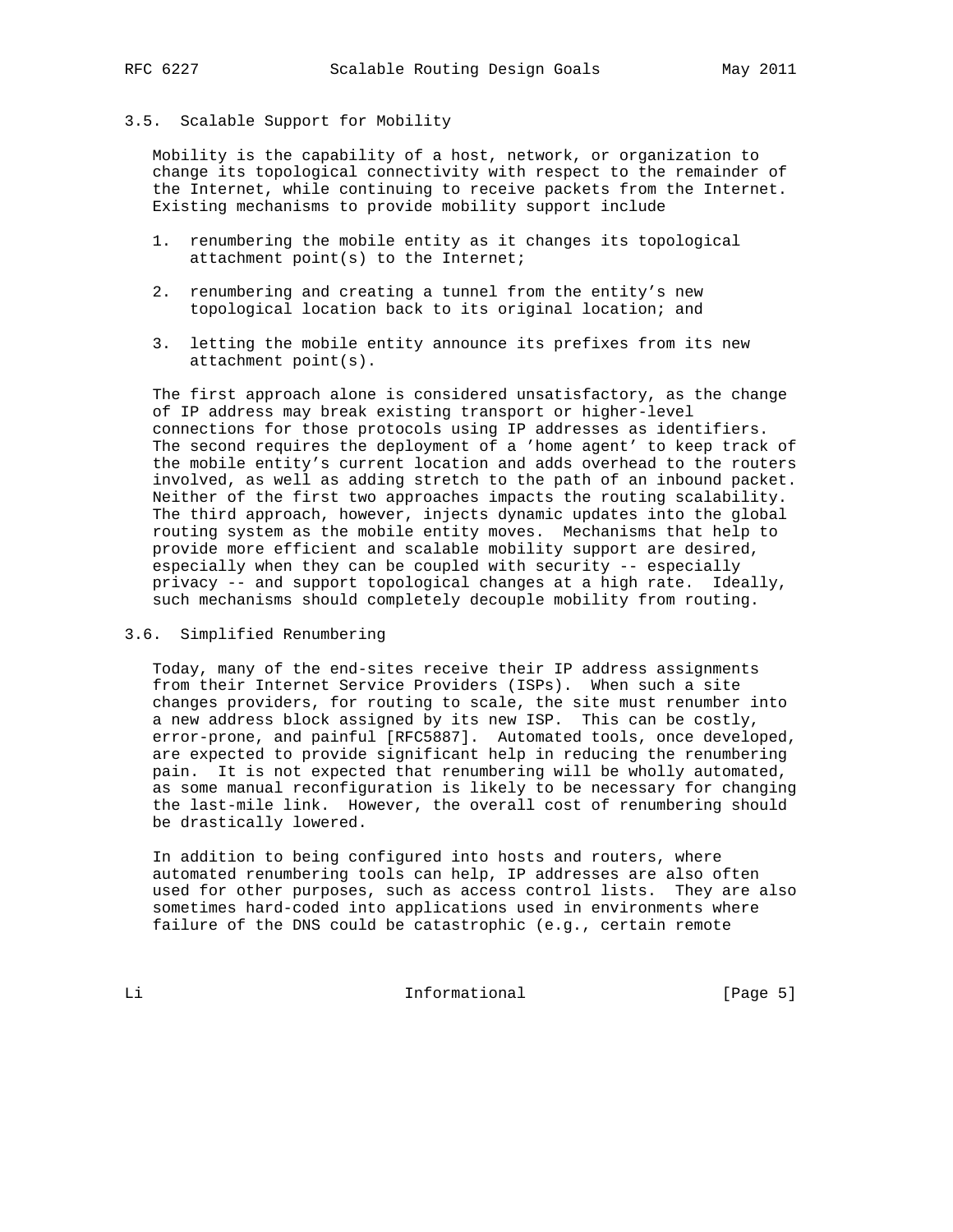monitoring applications). Although renumbering may be considered a mild inconvenience for some sites, and guidelines have been developed for renumbering a network without a flag day [RFC4192], for others, the necessary changes are sufficiently difficult so as to make renumbering effectively impossible. It is strongly desired that a new architecture allow end-sites to renumber their network with significantly less disruption, or, if renumbering can be eliminated, the new architecture must demonstrate how the topology can be economically morphed to fit the addressing.

### 3.7. Modularity, Composability, and Seamlessness

 A new routing architecture should be modular: it should subdivide into multiple composable, extensible, and orthogonal subsystems. The interfaces between modules should be natural and seamless, without special cases or restrictions. Similarly, the primitives and abstractions in the architecture should be suitably general, with operations equally applicable to abstractions and concrete entities, and without deleterious side-effects that might hinder communication between endpoints in the Internet. These properties are strongly desired in a solution.

 As an example, if tunneling were used as a part of a solution, tunneling should be completely transparent to both of the endpoints, without requiring new mechanisms for determining the correct maximum datagram size.

 The resulting network should always fully approximate the current best-effort Internet connectivity model, and it should also anticipate changes to that model, e.g., for multiple differentiated and/or guaranteed levels of service in the future.

# 3.8. Routing Quality

 The routing subsystem is responsible for computing a path from any point in the Internet to any other point in the Internet. The quality of the routes that are computed can be measured by a number of metrics, such as convergence, stability, and stretch.

 The stretch factor is the maximum ratio between the length of a route computed by the routing scheme and that of a shortest path connecting the same pair of nodes [JACM89].

 A solution is strongly desired to provide routing quality equivalent to what is available today, or better.

Li Li Informational [Page 6]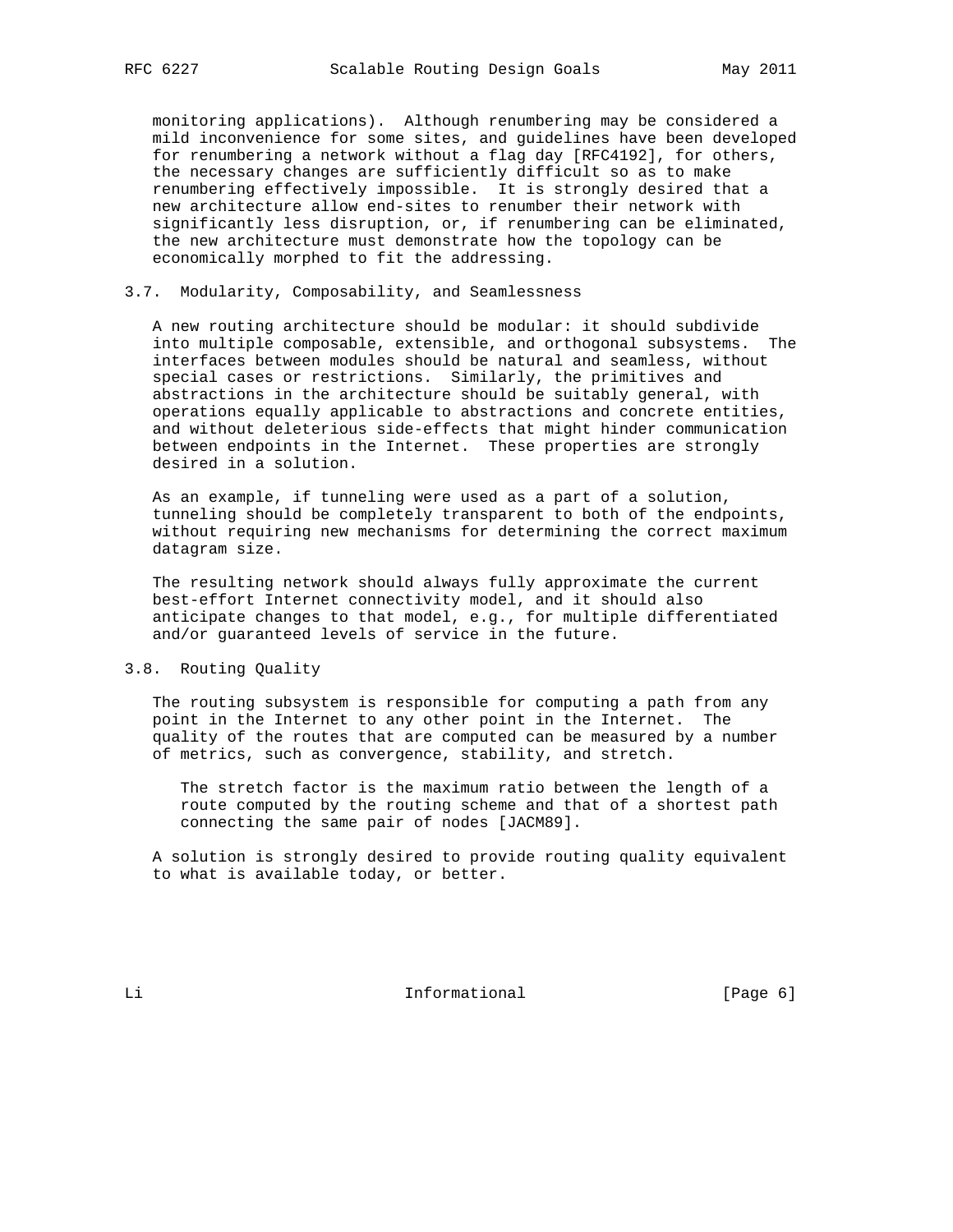#### 3.9. Routing Security

 Currently, the routing subsystem is secured through a number of protocol-specific mechanisms of varying strength and applicability. Any new architecture is required to provide at least the same level of security as is deployed as of when the new architecture is deployed.

# 3.10. Deployability

 A viable solution is required to be deployable from a technical perspective. Furthermore, given the extensive deployed base of today's Internet, a solution is required to be incrementally deployable. This implies that a solution must continue to support those functions in today's routing subsystem that are actually used. This includes, but is not limited to, the ability to control routing based on policy.

## 3.11. Summary of Priorities

 The following table summarizes the priorities of the design goals discussed above.

| Design goal                                                                                                                                                                         | Priority                                                                                                                                                           |
|-------------------------------------------------------------------------------------------------------------------------------------------------------------------------------------|--------------------------------------------------------------------------------------------------------------------------------------------------------------------|
| Scalability<br>Traffic engineering<br>Multi-homing<br>Loc/id separation<br>Mobility<br>Simplified renumbering<br>Modularity<br>Routing quality<br>Routing security<br>Deployability | Strongly desired<br>Strongly desired<br>Strongly desired<br>Desired<br>Desired<br>Strongly desired<br>Strongly desired<br>Strongly desired<br>Required<br>Required |

4. Security Considerations

 All solutions are required to provide security that is at least as strong as the existing Internet routing and addressing architecture. This document does not suggest any default architecture or protocol, and thus this document introduces no new security issues.

Li **Informational** [Page 7]